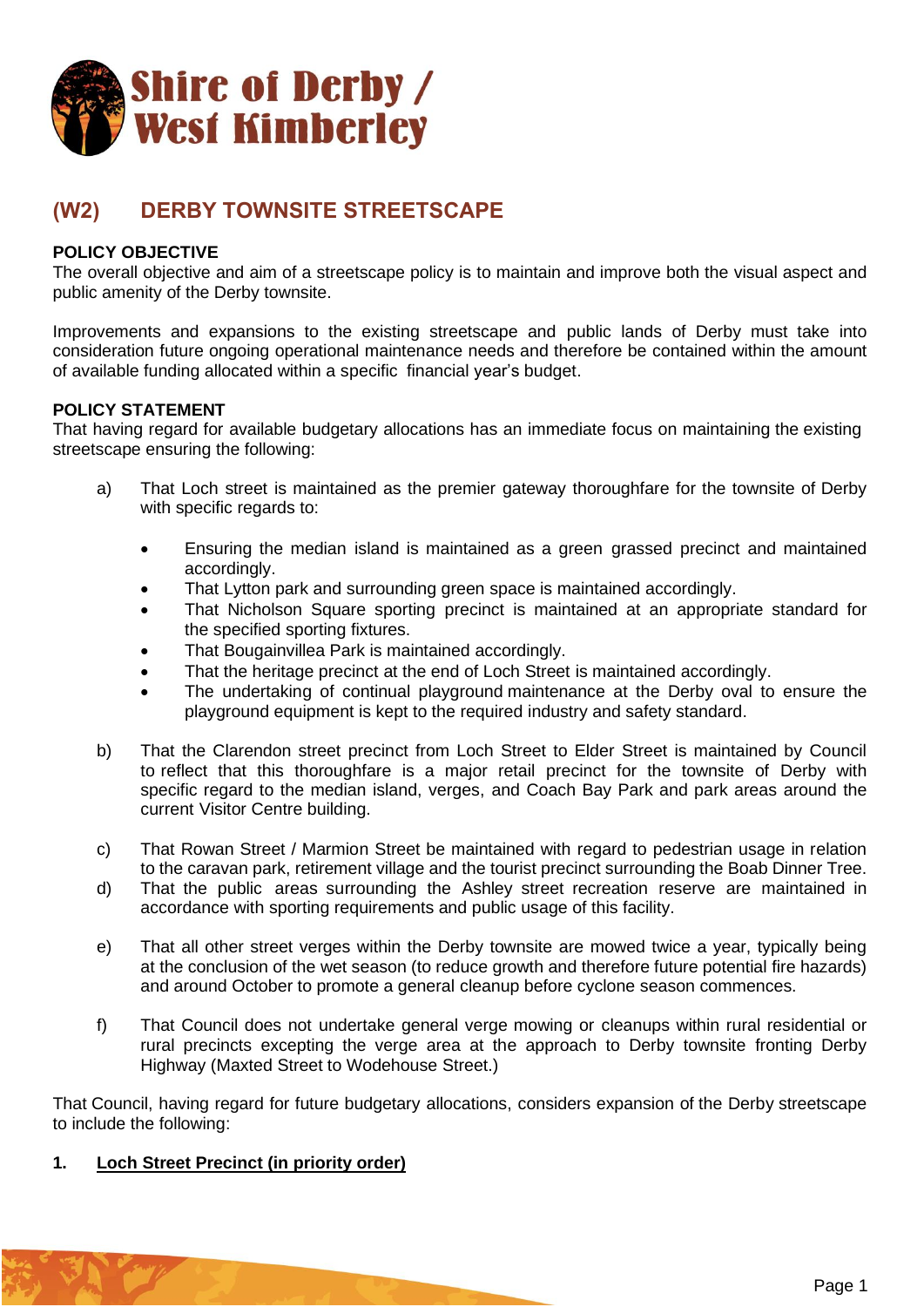

- a) The replacement of unkempt verges along Loch Street with paving of a suitable material, i.e. brick paving, crushed coloured rock or patterned concrete or for future budgetary allocation to ensure a specific and regular maintenance mowing programming.
- b) The gradual removal of old and degraded imported species of trees along the Loch street median island and for these to be replaced with Boab tree species to create one defined iconic avenue.
- c) The installation of under tree up lighting to enhance the perspective of the planted boab trees and in consideration for the budget requirements.
- d) The installation of welcoming and special event banners along the entrance portion of Loch Street.
- e) The planning for the landscaping of the proposed new Visitor Centre/ Administration Office to include iconic tree species, minimal maintenance vegetation and planting areas with specific regard to ensure areas of planted vegetation are of the type and density to inhibit anti-social behavioural activities.

# **2. Clarendon Street Precinct Area**

- a) The replacement of degraded lawn area at the round- about located at the intersection of Hardman Street and Clarendon Street with the peripheral area of the roundabout and the adjacent verges and intermediate portion of the roundabout to contain a paved surface of suitable material i.e. patterned surface of paving brick, concrete or coloured crushed rock. The centre island tree to remain.
- b) Improvement and implementation of verge planting along Clarendon Street between Neville Street and Elder Street.
- c) Selective improvement of the landscape within the Coach bay on Clarendon Street which should be more suitable to vehicle parking users and should be designed to inhibit anti- social behaviour.
- d) Progressive replacement of existing tree vegetation in median islands along Clarendon street so as to be more suitable to width of the median island and also to prevent damage to the carriageway.

## **3. General Derby Townsite**

- a) The continual mowing of all unkempt verges within the Derby townsite boundaries only. The ability to undertake a minimum of two mowing cycles per year.
- b) Planting of native tree species on road verges approaching the Derby wharf and along portions of Rowan Street, Villiers Street and Marmion Street. The species and planting pattern to be undertaken with specific industry specialists in regard to undertaking a planting program.
- c) The installation of one or two major playground equipment sites; this equipment will be placed in an area that is suitable to have after-hours access control so as to inhibit vandalism and antisocial behaviour i.e. swimming pool area and the Sportsmen's Club precinct.
- d) The enhancement of parklands at the entrance to the Derby townsite and the improvement of visitor signage and information.
- e) The installation of pram ramps / disabled access at all pedestrian crossings within the Derby townsite.
- f) The installation of a uniform style of pedestrian/dual use pathway system within the Derby townsite.
- g) The installation of a uniform style of street signage within the Derby townsite inclusive of the Shire of Derby West Kimberley logo.
- h) The installation of underground reticulated electricity supply along the main thoroughfares of the Derby townsite inclusive of Loch Street/ Clarendon Street and Ashley Street.
- i) The planning for the replacement of unused existing allocated lands for parks and recreation within the Derby townsite to be processed within the current State Government policy of housing land utilisation so that funds that become available to the Shire from the sale of this unused land